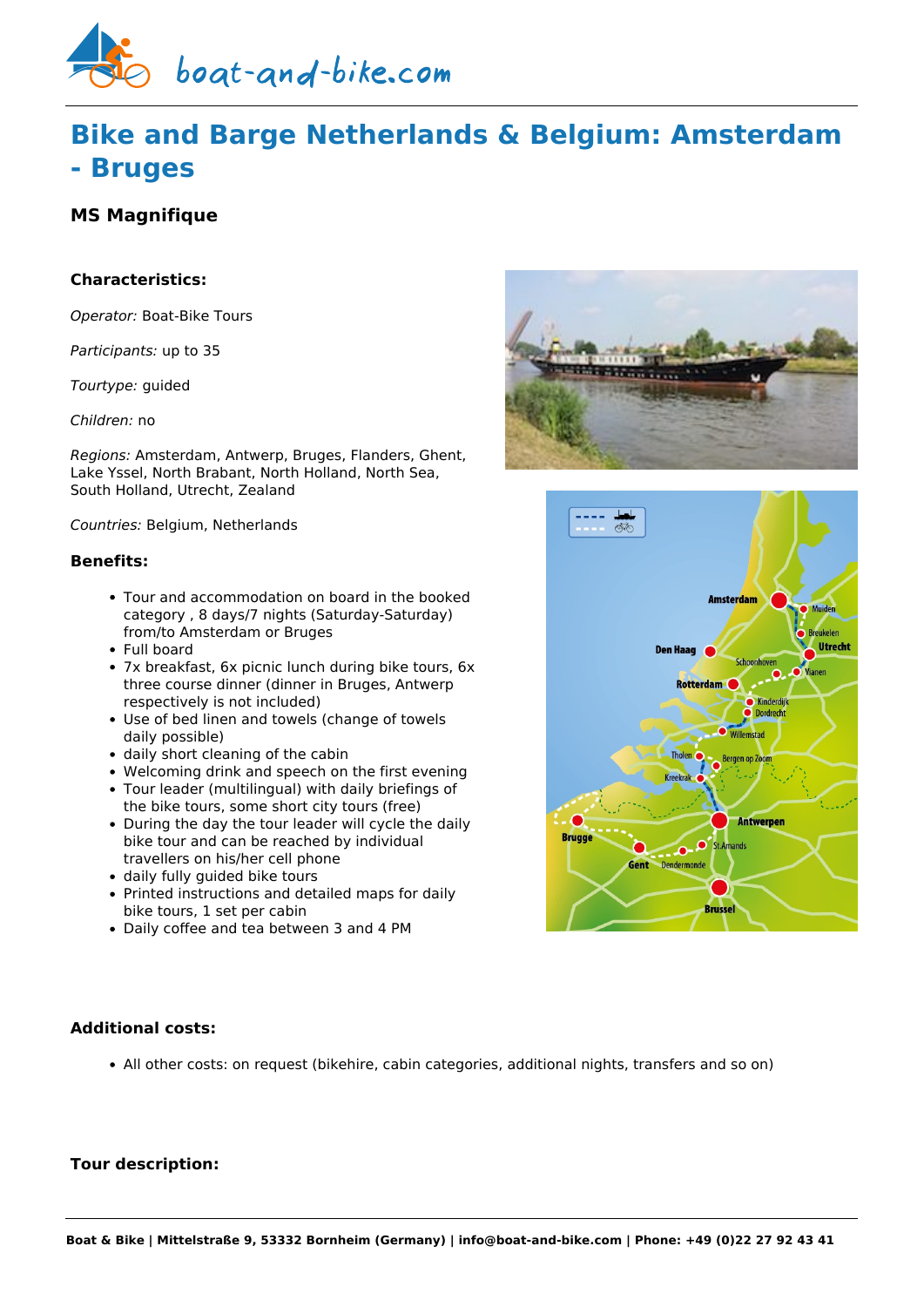

Experience the charm of a bygone era on this exciting 8 day, 7 night tour where you will discover the best of what Holland and Belgium has to offer.

During the day you will cycle to world famous destinations such as Amsterdam, Utrecht, Antwerp, Ghent and Bruges, while at night you will relax in the comfort of your floating hotel the premium barge MS Magnifique. The cycling on this tour is through the beautiful - and flat - Dutch countryside of Zeeland and the western Flanders region of Belgium. Attractions along the way include many charming villages, a visit to a real Dutch cheese farm, the 19 famous Dutch windmills in Kinderdijk and the world famous cities of Antwerp, Ghent and Bruges in the western Flanders region of Belgium. You will cycle through and discover the Dutch province of Zeeland, which is essentially one big river delta of the Rhine, Meuse and Scheldt Rivers famous for its fantastic beaches, water sport activities and Delta works and the Flanders region of Belgium famous for its medieval towns and a reputation for superb food and drink. As well as being able to discover many picturesque villages each day both on your bicycle and on foot - you will:

- Have the opportunity to discover Amsterdam
- Visit Antwerp, a city famous for its vibrant nightlife
- Get the opportunity to explore Ghent
- Visit the UNESCO World Heritage-listed historical centre of Bruges

Your home away from home for the duration of the Amsterdam to Bruges tour is the premium barge MS Magnifique which has a capacity of 32-35 guests. One of the most luxurious barges cruising Dutch and Belgian waterways, the MS Magnifique, following a major 14 metre extension in 2012/13, now boasts 11 twin cabins, four premium twins, two single cabins and a beautiful large salon with restaurant, bar and lounge area.

#### MS Magnifique

The MS Magnifique is 63 meters long, accommodates approx. 32-35 guests, sails under the Dutch flag and management and was completely modernized in 2010 and extended by 14 metres during the winter of 2012/13. The lower deck has 17 cabins: 11 twin cabins (approx. 11  $M<sup>2</sup>$ , 2 single beds next to each other), 4 premium twins (approx. 14 M², 2 single beds next to each other, small sitting area), 2 single cabins (approx. 8 M²). All cabins have portholes (all portholes are fixed for safety reasons), shower and toilet, individually regulated air conditioning, flat screen TV (satellite); if requested, an extra bed is available in some twin cabins (above one of the other beds). On the upper deck there is a tastefully furnished salon with restaurant, bar, lounge with wide screen TV, large windows, Wi-Fi (with limited data use). Two partly covered teak wooden sun decks with chairs and tables and cycle shed (front deck), and with a whirlpool/jacuzzi and barbecue on the aft deck.

Tour Details Holland & Belgium: From Amsterdam to Bruges | MS Magnifique

#### Day 1 (Sat): Embarkation: Amsterdam | Amsterdam - Vianen

Embarkation and check-in where the crew will welcome you on board is at 1 PM. At around 2 PM the MS Magnifique will depart from Amsterdam for Vianen, a small fortified village on the Lek River. After the distribution of bicycles, you can enjoy a short first test bike ride through the surrounding area (approx. 5-15 km/3-9 mi.).

Day 2 (Sun): Vianen - Schoonhoven - Kinderdijk (Approx. 56 km/34 mi.) | Kinderdijk - Dordrecht

Today you will cycle along a beautiful route to Schoonhoven - nicknamed Zilverstad ("Silver City") - a city renowned for its talented silver smiths since the 17th century. Later in the day as you cycle through the Alblasserwaard region you will reach Kinderdijk, a village famous for its impressive row of 19 large windmills. All 19 windmills have a UNESCO cultural heritage listing and are a definite highlight - you will have the opportunity to visit one so don't forget to bring your camera! From nearby Alblasserdam you will take the "Waterbus", a fast ferry, that will take and your bike you in approx. 10 minutes to Dordrecht, one of the oldest towns in Holland.

Day 3 (Mon): Dordrecht - Tholen | Tholen - Kreekrak lock (Approx. 43 km/26 mi.) | Kreekrak lock - Antwerp As you enjoy your breakfast the MS Magnifique will sail to Tholen where you will start your day's cycling. Attractions today include the beautiful "Wouwse Plantage" forest, the fortress town of Bergen op Zoom and the impressive Kreekrak lock. In the afternoon you will once again board the MS Magnifique which will sail to the port city of Antwerp which is situated on the river Schelde. Antwerp is famous for handling up to 80% of the world's rough diamonds and is a city with a long list of attractions including: the City Hall, one of several majestic buildings constructed during the Renaissance period, the historical City Square Grote Market, the Onze-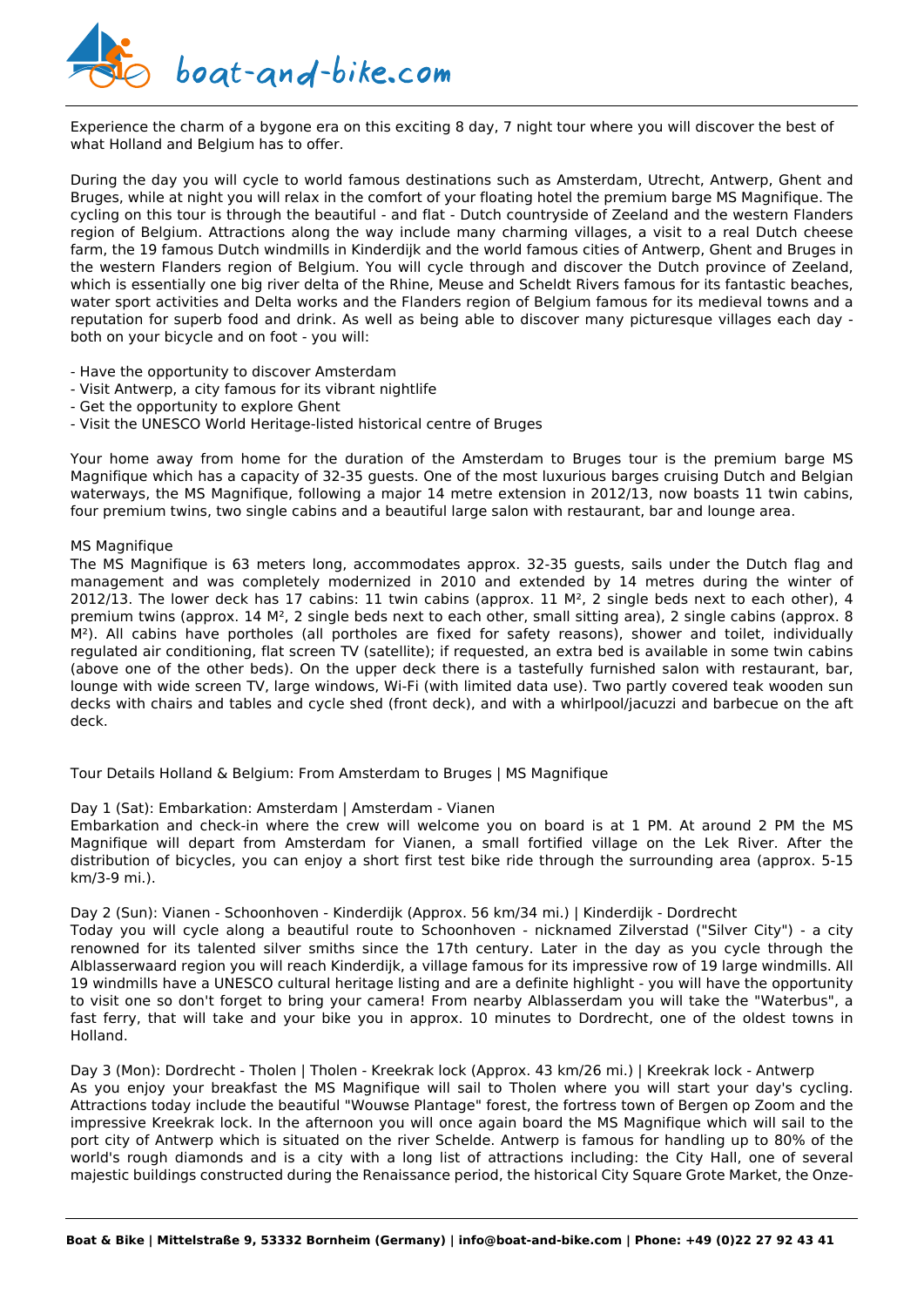

Lieve-Vrouwe Cathedral and the medieval Steen Castle. After dinner visit the beautiful old city center.

#### Day 4 (Tue): Antwerp - Temse - St. Amands/Dendermonde (Approx. 42-56 km\*\*/25-34 mi.)

This morning you will cycle out of Antwerp along a picturesque section of the Schelde River to either St. Amands or Dendermonde - depending on the tides - your home for the night. There is only one way to describe the landscape around the Schelde and that is "magnificent". It is without doubt one of the natural highlights of the tour.

#### Day 5 (Wed): St. Amands/Dendermonde - Ghent (Approx. 53-40 km\*\*/32-24 mi.)

Today you will continue to follow the river Schelde to Ghent where the MS Magnifique will moor for the night at a lock in the suburb of Merelbeke. Ghent is a lively university city that boasts a rich history. Since Roman times Ghent's position at the junction of Leie and Schelde Rivers has ensured that it has been a successful trading port. In total the city features an Opera House, 18 museums, more than 100 churches and over 400 historical buildings. Major attractions are St. Bavo Cathedral where a number of masterpieces of medieval art including the world famous 'Adoration of the Mystic Lamb' by Jan van Eyck are kept and the 91-metre-tall belfry of Ghent, one of three medieval towers that overlook the old city centre.

#### Day 6 (Thu): Ghent - Bruges (Approx. 45 km/28 mi.)

Today you will cycle from Ghent through the beautiful Flemish countryside of western Flanders to Bruges, widely described as the 'Venice of the North' and arguably the most beautiful of all the Flemish cities. Bruges attracts more than two million visitors every year who come to see the picturesque medieval town center of the UNESCO World Heritage-listed historic city and a long list of historic attractions. An outstanding example of a medieval historic settlement, Bruges has managed to maintain its historic fabric as it has evolved over the centuries, with the result that today the city's original Gothic buildings form an integral part of the town's identity. While you are here you can visit one of Bruges many museums or simply take in the stunning beauty and culture of this unforgettable city from the comfort of a sidewalk café. Dinner tonight will be in town in a restaurant of your choice (recommendations available on board).

#### Day 7 (Fri): Tour around Bruges to the North Sea (Approx. 50 km/30 mi.)

Your final day of cycling takes you along a quiet canal and past beautiful poplar trees through an attractive polder landscape (a polder is a low-lying tract of land enclosed by embankments) dotted with small farm houses to the North Sea coast. Here if you want you can swim in the sea along an inviting 12 kilometre sandy beach, visit any one of numerous cafés and see the dune landscape of "Het Zwin" (a unique nature reserve). On the return ride to Bruges you will cycle along a small picturesque canal.

Day 8 (Sat): Disembarkation: Bruges

Disembarkation after breakfast until 10 AM: End of your trip.

\*\* Both possibilities are being offered - the guest can choose.

All distances are "approximate distances" of recommended bike tours.

When a guest does not want to cycle one day, he or she can skip the bike tour and relax on board while cruising to the next town.

Program and details barring changes, a.o. as a result of nautical, technical or meteorological reasons.

On the arrival day it is possible to load your luggage on board from 9:30 AM.

Your tour guide will guide the bike tour daily, however it is also possible to ride the bike tour individually (selfguided).

Tour descriptions and detailed cycling maps are available on board for anyone interested in taking the selfguided option.

The guide can be reached on his/her mobile phone in cases of emergency or technical breakdown of the bicycle.

Tour Details Belgium & Holland: From Bruges to Amsterdam | MS Magnifique

Day 1 (Sat): Embarkation: Bruges

Arrival and embarkation in Bruges. The MS Magnifique awaits you in the Bruges harbour. Embarkation and check-in where the crew will welcome you on board is from early in the afternoon. You will have plenty of time to discover the UNESCO World Heritage-listed historical city of Bruges, aptly named the "Pearl of Flanders", during the afternoon and in the evening. While you are there make sure you visit one of Bruges many museums or simply take in the stunning beauty and culture of this unforgettable city from the comfort of a sidewalk café.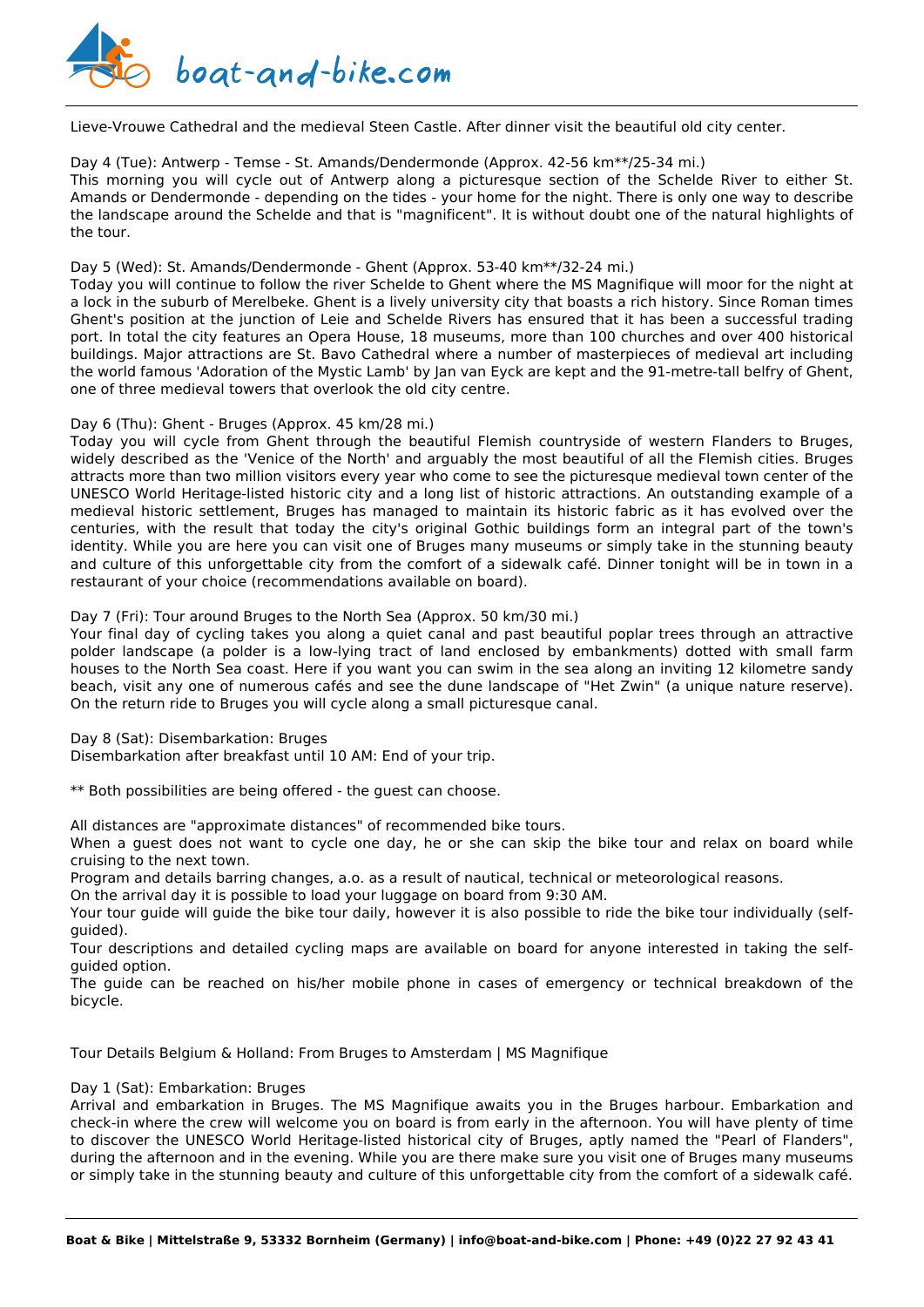

#### Day 2 (Sun): Bruges - Ghent (Approx. 40 km/24 mi.)

Your cycle tour starts early today on the outskirts of Bruges following the distribution of bicycles after breakfast. You will start your first day of cycling by pedalling towards Ghent through the beautiful Flemish landscape along the Ghent canal. On arrival in Ghent make sure you make the effort to discover the best of what this historical city has to offer during an afternoon stroll. Ghent's town centre features lovely illuminated streets that are a must to explore, while the architectural richness in the historical centre of the city has to be seen to be believed (during the Middle Ages Ghent was the 2nd largest European city after Paris). The MS Magnifique will dock for the night at the Merelbeke lock, in a suburb of Ghent and approx. 15 cycling minutes to the city centre.

#### Day 3 (Mon): Ghent - Dendermonde/St. Amands (Approx. 40-53 km\*\*/24-32 mi.)

After breakfast in Ghent you will cycle downstream through a diverse landscape along the tidal Schelde River to Dendermonde located at the junction of Dender and Schelde Rivers. There is only one way to describe the landscape along the Schelde and that is "magnificent". It is without doubt one of the natural highlights of the tour. During this section of the Schelde the speed of the MS Magnifique will be determined by the height of the tide. You will travel from Dendermonde to St. Amands by either bike or barge depending on the tides. Your floating hotel will be docked for the night in St. Amands.

#### Day 4 (Tue): St. Amands/Dendermonde - Antwerp (Approx. 45 km/28 mi.)

Today we will follow the Schelde River further downstream through the Temse region to Antwerp. Over the centuries the Schelde River has held strategic importance for the Romans, Vikings, Spanish and Napoleon... today it is a beautiful waterway just perfect for bike and barge holidays! Antwerp, your destination for the day, is a harbour city famous for handling up to 80% of the world's rough diamonds and as the birthplace of the famous painter Sir Peter Paul Rubens. There are many highlights in the city to discover including: the City Hall, one of several majestic buildings constructed during the Renaissance period, the historical City Square Grote Market, the Onze-Lieve-Vrouwe Cathedral and the medieval Steen Castle. Dinner will be in town in a restaurant of your choice (recommendations available on board).

Day 5 (Wed): Antwerp - Kreekrak locks | Kreekrak locks - Tholen - Willemstad - Dordrecht (Approx. 25-45 km\*\*/15-28 mi.)

The MS Magnifique will sail this morning along the Schelde-Rhine Canal and over the huge Kreekrak lock system to Tholen, a former fishing village in the Dutch province of Zeeland. From Tholen you will have the opportunity to see the impressive Volkerak lock system, the fortified town of Willemstad and then you will cycle on to Dordrecht, one of the oldest cities in the Netherlands and your destination for the day. The skipper will discuss with you in the morning which parts of the tour will be covered by barge or by bicycle.

Day 6 (Thu): Dordrecht - Kinderdijk | Kinderdijk - Schoonhoven - Vianen (Approx. 25-50 km\*\*/16-32 mi.)

Today you will start your tour with the "Waterbus", a fast ferry that will take you and your bike in just 10 minutes to Alblasserdam. After just a few minutes of cycling you will reach Kinderdijk, a village famous for its impressive row of 19 UNESCO cultural heritage-listed windmills - one of which you can visit (don't forget your camera!). The windmills were constructed in the 18th century to pump water out of the low Alblasserwaard polder (a polder is a low-lying tract of land enclosed by embankments). You will then continue to cycle via Schoonhoven to Vianen, a small fortified town on the river Lek (where you will be moored for the evening and where you can explore at your leisure after dinner).

#### Day 7 (Fri): Vianen - Breukelen | Breukelen - Amsterdam (Approx. 35 km/21 mi.)

During breakfast the MS Magnifique will cruise to Breukelen where you disembark to start your final day of cycling. Ride along the Vecht River in an area famous for its beautiful mansions, small castles, impressive houses and their large gardens. After cycling through the villages of Nieuwersluis, Loenen and Vreeland you will arrive at Nigtevecht where you can visit a traditional cheese farm. Continue cycling through the historical town of Muiden and on to Amsterdam where you will meet the barge for the final time in the Amsterdam harbour.

#### Day 8 (Sat): Disembarkation: Amsterdam

Disembarkation after breakfast until 10 AM: End of your trip. If you want, you can explore Amsterdam or one of its numerous museums, do some shopping or go on a canal tour (not included).

\*\* Both possibilities are being offered - the guest can choose.

All distances are "approximate distances" of recommended bike tours. When a guest does not want to cycle one day, he or she can skip the bike tour and relax on board while